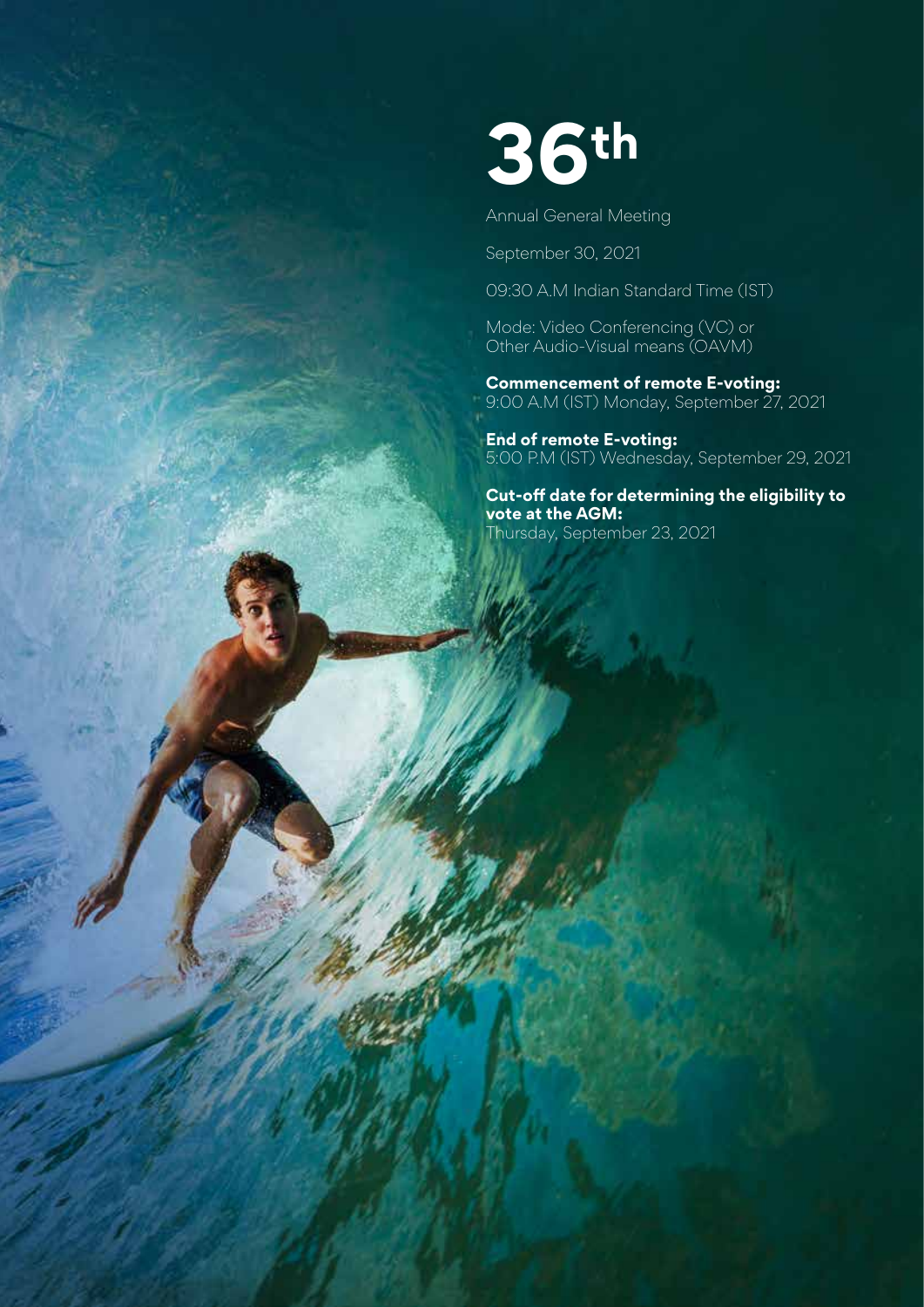# **SECUREKLOUD TECHNOLOGIES LIMITED**

(Formerly 8K Miles Software Services Limited) CIN : L72300TN1993PLC101852 Registered Office : #5, Cenotaph Road, II Floor, Srinivasa Towers, Teynampet, Chennai 600 018. Website : www.securekloud.com E-mail : cs@securekloud.com Phone: 044- 6602 8000

# **NOTICE TO THE MEMBERS**

NOTICE is hereby given that the Thirty Sixth Annual General Meeting (e-AGM) of the members of the SECUREKLOUD TECHNOLOGIES LIMITED (formerly 8K Miles Software Services Limited) will be held as scheduled below:

**DATE :** September 30, 2021

**DAY :** Thursday

**TIME :** 09:30 A.M Indian Standard Time ("IST")

**MODE :** Video Conferencing (VC) or Other Audio-Visual means (OAVM)

To transact the following businesses

## **ORDINARY BUSINESS:**

## 1. **To consider and adopt the Standalone Financial Statements and Reports of Board of Directors and Auditors thereto.**

To consider passing the following resolution as an **ORDINARY RESOLUTION:**

"**RESOLVED THAT** the audited standalone financial statements of the Company for the year ended March 31, 2021 and together with the reports of the board of directors and auditors thereon, as circulated to the members and presented to the meeting be and are hereby adopted."

# 2. **To consider and adopt the Consolidated Financial Statements and Auditors Report thereto.**

To consider passing the following resolution as an **ORDINARY RESOLUTION:**

"**RESOLVED THAT** the audited consolidated financial statements for the financial year ended March 31, 2021 and the report of the auditors thereon, as circulated to the members and presented to the meeting be and are hereby adopted."

## 3. **Appointment of Mr. Suresh Venkatachari (DIN: 00365522) Director, who retires by rotation and being eligible, offers himself for re-appointment.**

To consider passing the following resolution as an **ORDINARY RESOLUTION:**

"**RESOLVED THAT** pursuant to the provisions of section 149, 152 and other applicable provisions, if any, of the Companies Act, 2013 and the rules made there under (including any statutory modification(s) or re-enactment thereof for the time being in force), Mr. Suresh Venkatachari (DIN: 00365522), director of the Company, who retires by rotation, and being eligible for re-appointment, be and is hereby re-appointed as a director of the Company liable to retire by rotation."

# **SPECIAL BUSINESS**

# 4. **Appointment of Mr. Biju Chandran (DIN: 06540000) as Non-Executive and Independent Director.**

To consider passing the following resolution as an **ORDINARY RESOLUTION:**

"**RESOLVED THAT** pursuant to the provisions of Sections 149, 152 and other applicable provisions, if any, of the Companies Act, 2013 and Companies (Appointment and Qualifications of Directors) Rules, 2014 read with Schedule IV to the Act, (including any statutory modification(s) or re-enactment(s) thereof, for the time being in force), Regulations 17 & 25 of the Securities and Exchange Board of India (Listing Obligations and Disclosure Requirements) Regulations, 2015 (SEBI Listing Regulations, 2015) and pursuant to the recommendation of the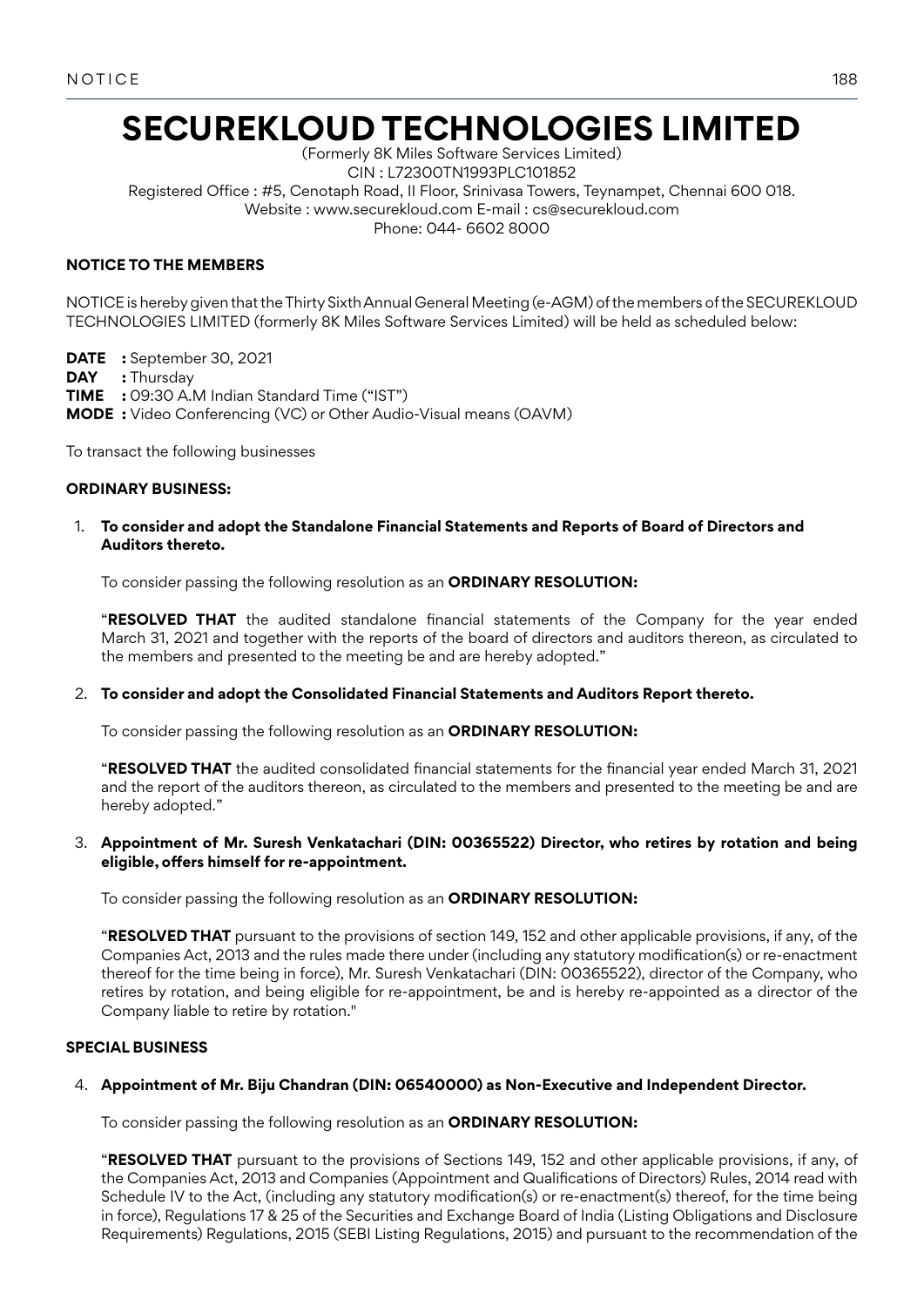nomination & remuneration committee and the board of directors, Mr. Biju Chandran (DIN:06540000) who was appointed by the board of directors, as an additional director (independent) of the Company in its board meeting held on May 15, 2021 and who holds office up to the date of this AGM in terms of Section 161(1) of the Act and in respect of whom the Company has received a notice in writing from a member under section 160(1) of the Act proposing his candidature for the office of director of the Company, be and is hereby appointed as an Independent Director of the Company.

**RESOLVED FURTHER THAT** the appointment of Mr. Biju Chandran (DIN:06540000), who meets the criteria for independence as provided in Section 149 (6) of the Companies Act, 2013 and Regulation 16 of SEBI Listing Regulations, 2015 and who has submitted a declaration to that effect, and his appointment as an independent director of the company shall be for a term of five consecutive years commencing from May 15, 2021 up to forty first AGM in the year 2026 or May 14, 2026, whichever is earlier.

**RESOLVED FURTHER THAT** Mr. Suresh Venkatachari, CEO, Mr. S Ravichandran, Whole-Time Director, Mr. Thyagarajan R, Chief Financial Officer and Mr. G. Sri Vignesh, Company Secretary be and are hereby severally authorized to do all necessary decision and to execute all such documents, deeds, writings, papers and/or agreements as may be required and do all such acts, deeds, matters and things, as he may in his absolute discretion, deem fit, necessary or appropriate."

## 5. **Re-appointment of Ms. Babita Singaram (DIN: 07482106) as an Independent Director.**

To consider passing the following resolution as a **SPECIAL RESOLUTION:**

**"RESOLVED THAT** pursuant to the provisions of Sections 149, 152 and other applicable provisions, if any, of the Companies Act, 2013 the Act") and the Companies (Appointment and Qualification of Directors)Rules, 2014 read with Schedule IV to the Act (including any statutory modification(s) or re-enactment(s) thereof, for the time being in force) and the Companies (Appointment and Qualification of Directors) Rules, 2014, as amended from time to time, and Regulations 17 & 25 of the Securities and Exchange Board of India (Listing Obligations and Disclosure Requirements) Regulations, 2015 SEBI Listing Regulations, 2015 and pursuant to the recommendation of the nomination & remuneration committee and the board of directors, Ms. Babita Singaram (DIN: 07482106), who holds office of non-executive independent director up to thirty sixth annual General Meeting (AGM) and who has submitted a declaration that she meets the criteria for independence as provided under Section 149(6) of the Act and Regulation 16(1)(b) of the SEBI Listing Regulations, 2015 and in respect of whom the Company has received a notice in writing under Section 160(1) of the Act from a member, signifying his intention to propose Ms. Babita Singaram candidature for the office of director, be and is hereby re-appointed as an independent director of the Company, for a second term of five consecutive years commencing from the conclusion of Thirty Sixth AGM upto Forty First AGM in the year 2026.

**RESOLVED FURTHER THAT** Mr. Suresh Venkatachari, CEO, Mr. S Ravichandran, Whole-Time Director, Mr. Thyagarajan R, Chief Financial Officer and Mr. G. Sri Vignesh, Company Secretary be and are hereby severally authorized to do all necessary decision and to execute all such documents, deeds, writings, papers and/or agreements as may be required and do all such acts, deeds, matters and things, as he may in his absolute discretion, deem fit, necessary or appropriate."

#### 6. **Re-appointment of Mr. Dinesh Raja Punniamurthy (DIN: 03622140) as an Independent Director**

To consider passing the following resolution as a **SPECIAL RESOLUTION:**

**"RESOLVED THAT** pursuant to the provisions of Sections 149, 152 and other applicable provisions, if any, of the Companies Act, 2013("the Act") and the Companies (Appointment and Qualification of Directors) Rules, 2014 read with Schedule IV to the Act (including any statutory modification(s) or re-enactment(s) thereof, for the time being in force) and the Companies (Appointment and Qualification of Directors) Rules, 2014, as amended from time to time, and Regulations 17 & 25 of the Securities and Exchange Board of India (Listing Obligations and Disclosure Requirements) Regulations, 2015 (SEBI Listing Regulations, 2015) and pursuant to the recommendation of the nomination & remuneration committee and the board of directors Mr. Dinesh Raja Punniamurthy (DIN: 03622140), who holds office of non-executive Independent Director up to thirty sixth Annual General Meeting (AGM) and who has submitted a declaration that he meets the criteria for independence as provided under Section 149(6) of the Act and Regulation 16(1) (b) of the SEBI Listing Regulations, 2015 and in respect of whom the Company has received a notice in writing under Section 160(1) of the Act from a member, signifying his intention to propose Mr. Dinesh Raja Punniamurthy candidature for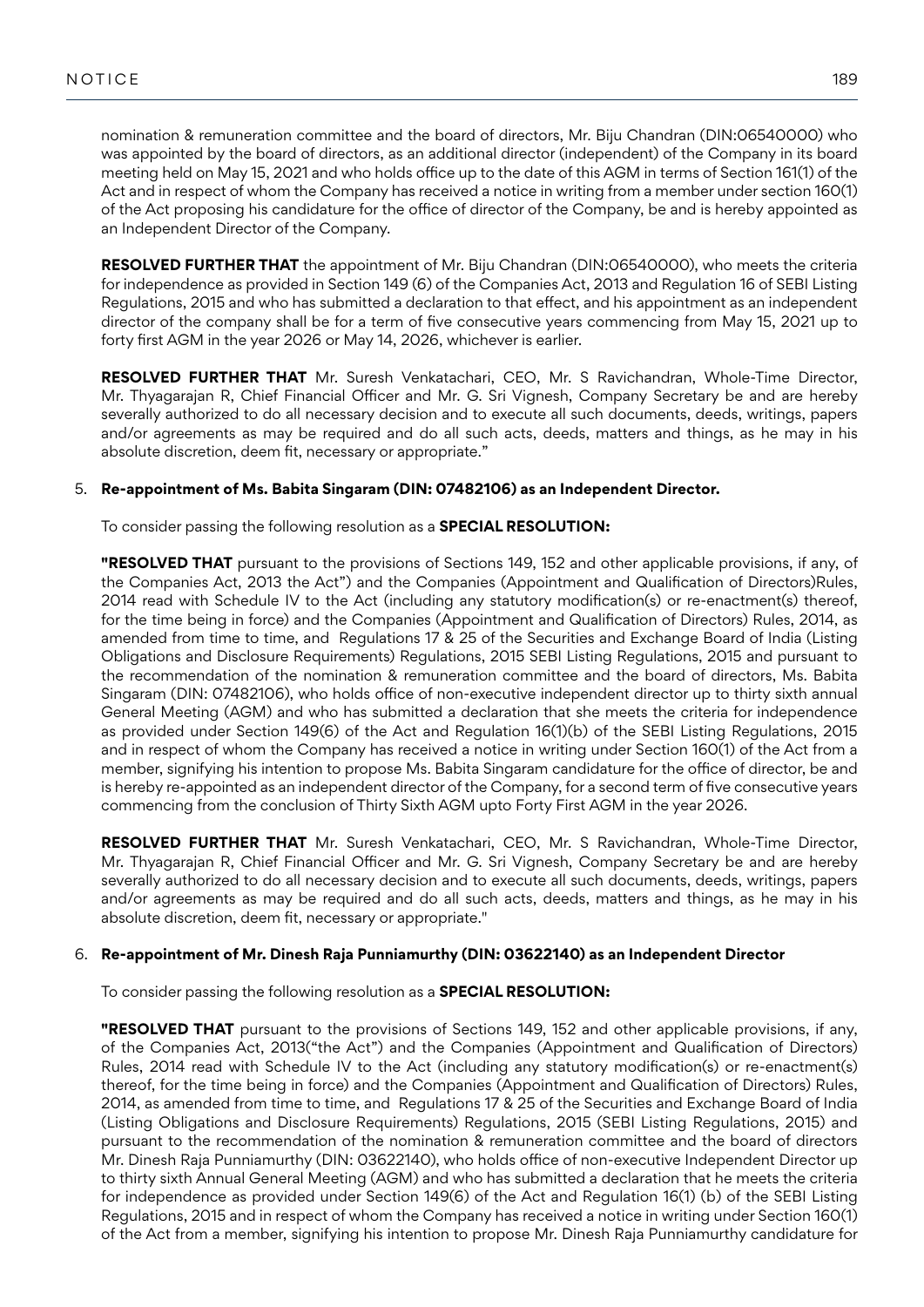the office of Director, be and is hereby re-appointed as an independent director of the company, for a second term of five consecutive years commencing from the conclusion of Thirty Sixth AGM upto Forty First AGM in the year 2026.

**RESOLVED FURTHER THAT** Mr. Suresh Venkatachari, CEO, Mr. S Ravichandran, Whole-Time Director, Mr. Thyagarajan R, Chief Financial Officer and Mr. G. Sri Vignesh, Company Secretary be and are hereby severally authorized to do all necessary decision and to execute all such documents, deeds, writings, papers and/or agreements as may be required and do all such acts, deeds, matters and things, as he may in his absolute discretion, deem fit, necessary or appropriate."

## 7. **Approval for raising Capital and / or listing of Blockedge Technologies Inc., USA (formerly 8K Health Cloud Inc., USA) an overseas wholly owned subsidiary and consequential possible cessation of control in the subsidiary.**

To consider passing the following resolution as a **SPECIAL RESOLUTION:**

**"RESOLVED THAT** pursuant to the provisions of Regulation 24(5) and other applicable regulations of the SEBI (Listing Obligations and Disclosure Requirements) Regulations, 2015 (SEBI Listing Regulations, 2015) and other applicable SEBI regulations, applicable provisions of the Companies Act, 2013 read with the Rules made thereunder, (including any statutory modification(s) or re-enactment(s) thereof, for the time being in force) and other applicable notifications, clarifications, circulars, rules and regulations issued by the Government of India subject to such other requisite approvals, consents, permissions and sanctions as may be required, with the recommendation of board, the consent of the members of the Company be and is hereby accorded to raise capital upto USD 100 million in single or multiple tranches by its overseas wholly owned subsidiary Blockedge Technologies Inc., USA (formerly 8K Health Cloud Inc., USA) for growth and expansion by way of PE Investments / Initial Public Offering (IPO) in the US Capital markets / SPAC / ICO and / or Other Strategic Investors. Consequent to this fund raise, the Company may cease to have control over Blockedge Technologies Inc., USA (formerly 8K Health Cloud Inc, USA).

**RESOLVED FURTHER THAT** Mr. Suresh Venkatachari, CEO, Mr. S Ravichandran, Whole-Time Director, Mr. Thyagarajan R, Chief Financial Officer and Mr. G. Sri Vignesh, Company Secretary be and are hereby severally authorized to do all necessary decision and to execute all such documents, deeds, writings, papers and/or agreements as may be required and do all such acts, deeds, matters and things, as he may in his absolute discretion, deem fit, necessary or appropriate."

# **8. Approval for additional fund raise in Healthcare Triangle Inc. (step-down subsidiary).**

To consider passing the following resolution as a **SPECIAL RESOLUTION:**

"**RESOLVED THAT** pursuant to the provisions of Regulation 24(5) and other applicable regulations of the SEBI (Listing Obligations and Disclosure Requirements) Regulations, 2015 ('SEBI Listing Regulations, 2015') and other applicable SEBI regulations, applicable provisions of the Companies Act, 2013 read with the Rules made thereunder, (including any statutory modification(s) or re-enactment(s) thereof, for the time being in force) and other applicable notifications, clarifications, circulars, rules and regulations issued by the Government of India subject to such other requisite approvals, consents, permissions and sanctions as may be required, with the recommendation of board, the consent of the members of the Company be and is hereby accorded to raise additional capital upto USD 100 Million in single or multiple tranches by its overseas step-down subsidiary Healthcare Triangle Inc., USA, for growth and expansion by way of PE Investments / primary issue of shares in the US Capital markets and / or Other Strategic Investors. Consequent to this fund raise, the Company may cease to have control over HTI.

**RESOLVED FURTHER THAT** Mr. Suresh Venkatachari, CEO, Mr. S Ravichandran, Whole-Time Director, Mr. Thyagarajan R, Chief Financial Officer and Mr. G. Sri Vignesh, Company Secretary be and are hereby severally authorized to do all necessary decision and to execute all such documents, deeds, writings, papers and/or agreements as may be required and do all such acts, deeds, matters and things, as he may in his absolute discretion, deem fit, necessary or appropriate."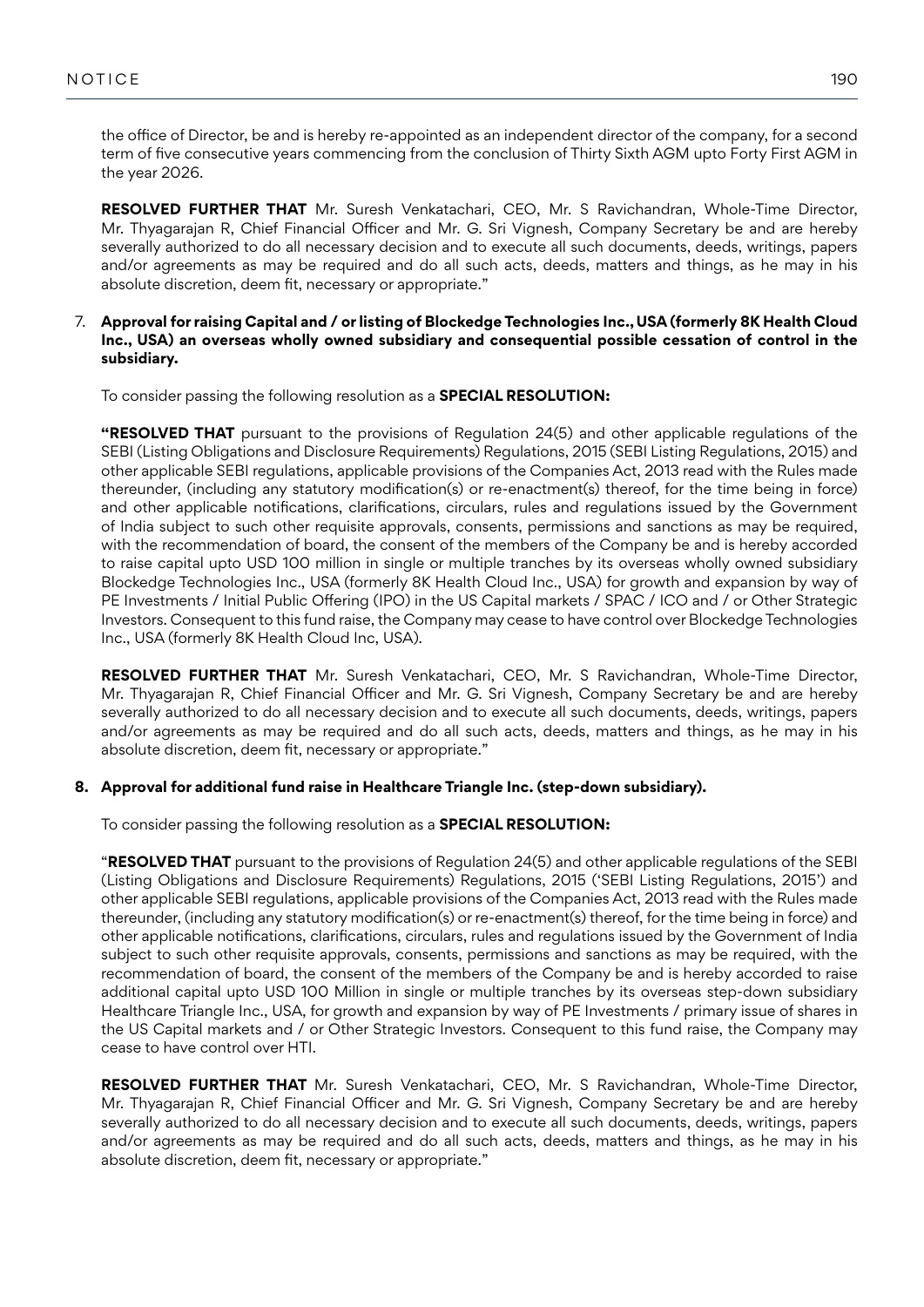## 9. **Approval for raising Capital and / or listing of SecureKloud Technologies Inc., USA (formerly 8K Miles Software Services Inc., USA) an overseas material subsidiary and consequential possible cessation of control in the subsidiary.**

To consider passing the following resolution as a **SPECIAL RESOLUTION:**

"**RESOLVED THAT** pursuant to the provisions of Regulation 24(5) and other applicable regulations of the SEBI (Listing Obligations and Disclosure Requirements) Regulations, 2015 ('SEBI Listing Regulations, 2015') and other applicable SEBI regulations, applicable provisions of the Companies Act, 2013 read with the Rules made thereunder, (including any statutory modification(s) or re-enactment(s) thereof, for the time being in force) and other applicable notifications, clarifications, circulars, rules and regulations issued by the Government of India subject to such other requisite approvals, consents, permissions and sanctions as may be required, with the recommendation of board, the consent of the members of the Company be and is hereby accorded to raise capital upto USD 100 million in single or multiple tranches by its overseas material subsidiary SecureKloud Technologies Inc., USA (formerly 8K Miles Software Services Inc., USA) for growth and expansion by way of PE Investments / Initial Public Offering (IPO) in the US Capital markets / SPAC and / or Other Strategic Investors. Consequent to this fund raise, the Company may cease to have control over SecureKloud Technologies Inc., USA (formerly 8K Miles Software Services Inc., USA).

**RESOLVED FURTHER THAT** Mr. Suresh Venkatachari, CEO, Mr. S Ravichandran, Whole-Time Director, Mr. Thyagarajan R, Chief Financial Officer and Mr. G. Sri Vignesh, Company Secretary be and are hereby severally authorized to do all necessary decision and to execute all such documents, deeds, writings, papers and/or agreements as may be required and do all such acts, deeds, matters and things, as he may in his absolute discretion, deem fit, necessary or appropriate."

> **By order of the Board For SecureKloud Technologies Limited**

Place : Chennai Date: August 30, 2021

**G Sri Vignesh** Company Secretary Membership No.: A57475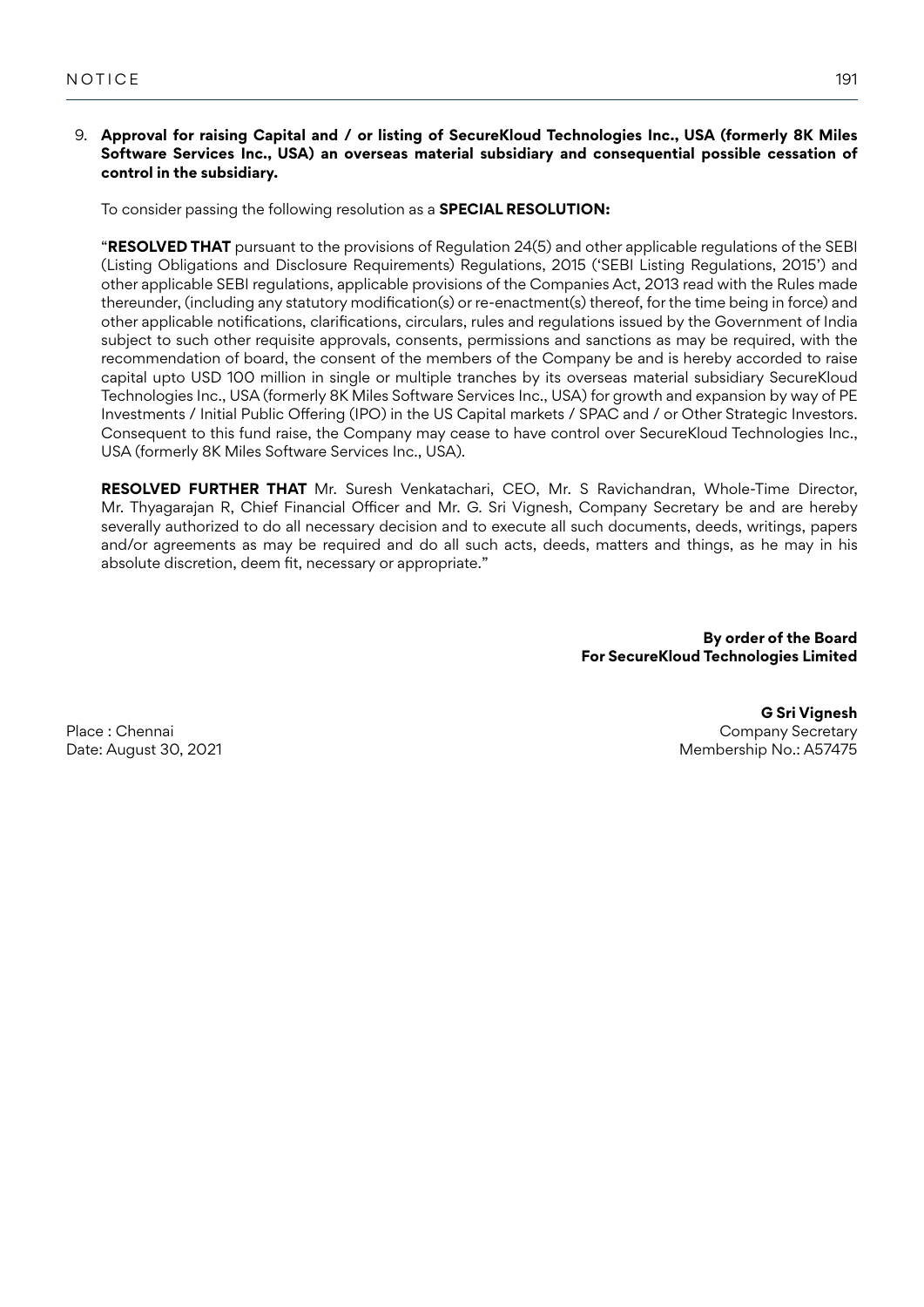# **NOTES**

- 1. AGM of the Company is being conducted through VC in compliance with General Circular No. 02/2021 read with General Circular Nos. 14/2020, 17/2020, 20/2020 issued by Ministry of Corporate Affairs and Circular dated January 15, 202 read with Circular dated May 12, 2020 issued by the Securities and Exchange Board of India (collectively referred to as "Circulars"), which details procedure and manner of holding AGM through VC and provide certain relaxations from compliance with SEBI Listing Regulations, 2015 in view of COVID 19 pandemic.
- 2. Since the AGM is being held through VC, the facility for appointment of proxies by the members will not be available. Hence, proxy form and attendance slip are not attached to this notice.
- 3. The Corporate / institutional shareholders are required to upload in the e-voting portal, the scanned certified true copy (PDF Format) of the board resolution / authority letter etc., together with attested specimen signature(s) of the duly authorised representative(s) or alternatively to e-mail, to the scrutiniser at e-mail, nithya@prowiscorporate.com with a copy marked helpdesk.evoting@cdslindia.com. The scanned image of the above-mentioned documents should be in the naming format "SecureKloud – 36th AGM".
- 4. Members attending the e-AGM through VC/OAVM shall be counted for the purpose of reckoning the quorum under Section 103 of the Act.
- 5. The business set out in the notice will be transacted through remote electronic voting system and the company is also providing facility for voting by electronic means in the AGM held through VC. Detailed instructions and other information relating to access and participation in the AGM, voting in the AGM and remote e-voting is given as an annexure to this notice.
- 6. Information as required under the SEBI Listing Regulations, 2015 in respect of appointment / re-appointment of directors is furnished and forms a part of the notice.
- 7. The explanatory statement pursuant to section 102 of the Companies Act, 2013 ("the Act") in respect of businesses set out above in resolution no. 4 to 9 is annexed.
- 8. All correspondence relating to change of address, e-mail ID, transfer / transmission of shares, issue of duplicate share certificates, bank mandates and all other matters relating to the shareholding in the company may be made to info@adroitcorporate.com , the registrar and share transfer agent (RTA). The members holding shares in dematerialised form may send such communication to their respective depository participant/s (DPs).
- 9. As an eco-friendly measure intending to benefit the environment and society at large, we request you to be a part of the e-initiative and register your e-mail address to receive all communication and documents including annual reports from time to time in electronic form. Members holding shares in dematerialised form, may send such communication to their respective DPs and those holding shares in physical form, may send such communication to RTA. In compliance with the Circulars, the notice of the AGM and annual report for FY 2021 are sent only through electronic mode to all those shareholders whose email addresses are registered with the RTA / DPs.
- 10. Members may note that, the notice of the 36th AGM and the Annual Report 2021 along with e-voting instructions will also be available on the company's website, www.securekloud.com, website of CDSL: www. evotingindia.com and on the websites of stock exchanges: www.bseindia.com and www.nseindia.com. For any communication, the members may send requests to the company's e-mail id: cs@securekloud.com
- 11. Members can avail the facility of nomination in respect of shares held by them in physical form pursuant to the provisions of section 72 of the Act. Members desiring to avail this facility may send their nomination in the prescribed form no. SH-13, duly filled into the RTA. The prescribed form can be obtained from the RTA / DPs.
- 12. Also pursuant to section 124(2) of the Act, the company has uploaded details of unpaid and unclaimed amounts lying with the company in respect of dividends declared in financial year 2017, on the website of the company.
- 13. SEBI has mandated the submission of the permanent account number (PAN) by every participant in the securities market. Members holding shares in electronic form, are therefore, requested to submit their PAN to their respective DPs. Members holding shares in physical form shall submit their details to RTA.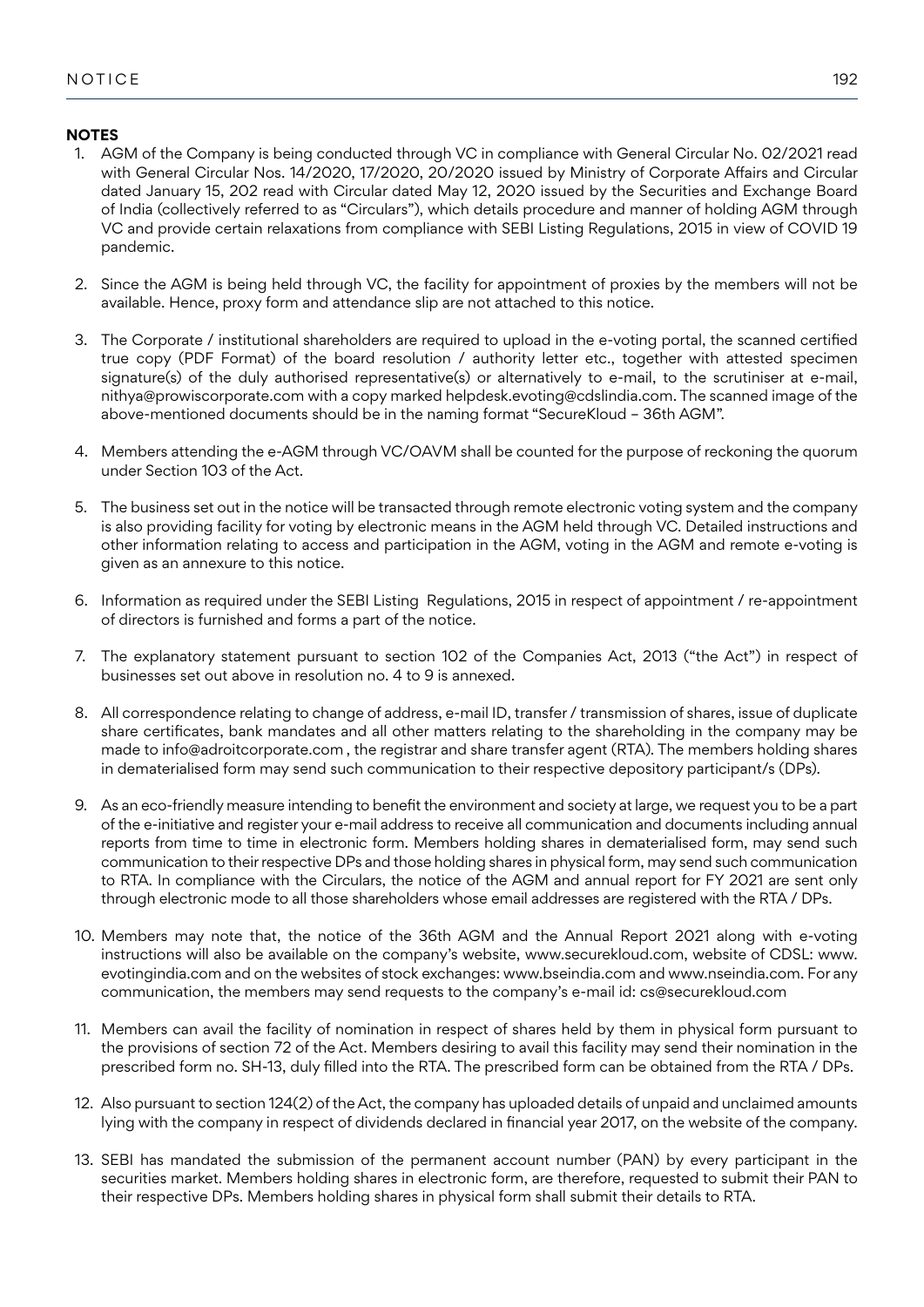- 14. Since shares of the Company are traded on the stock exchanges compulsorily in demat mode, members holding shares in physical mode are advised to get their shares dematerialised. Effective 1 April, 2019, SEBI has disallowed listed companies from accepting request for transfer of securities which are held in physical form. The shareholders who continue to hold shares in physical form after this date, will not be able to lodge the shares with company / its RTA for further transfer. Shareholders shall mandatorily convert them to demat form if they wish to effect any transfer. Only the requests for transmission and transposition of securities in physical form, will be accepted by the company / RTA.
- 15. Members desirous of obtaining any information / clarification relating to the accounts may submit their query through CDSL video conferencing platform as mentioned in the instructions annexed to this notice to enable the management to keep the information ready.
- 16. The Register of Directors and Key Managerial Personnel and their shareholding, maintained under section 170 of the Act, and the Register of Contracts or Arrangements in which the directors are interested, maintained under section 189 of the Act, will be available electronically for inspection by the members during the AGM. All documents referred to in the notice will also be available for electronic inspection by the members up to the date of AGM, i.e., September 30, 2021. Members seeking to inspect such documents can send an email to cs@securekloud.com.
- 17. The voting results along with the scrutiniser's report shall be declared within two working days by Chairman/ Authorized person from the conclusion of the General Meeting and the same shall be placed on the company's website, www.securekloud.com and intimation to BSE Limited and National Stock Exchange of India Limited.

# **Annexure to the Notice**

# **A. Explanatory Statement under Section 102 of the Companies Act, 2013.**

# **Item 4**

# **Appointment of Mr. Biju Chandran (DIN: 06540000) as a Non-Executive Independent Director**

Mr. Biju Chandran (DIN: 06540000) was appointed at its board meeting held on May 15, 2021 based on the recommendation of the nomination & remuneration committee. Mr. Biju Chandran fulfils the conditions specified in Section 149 (6) read with Schedule IV to the Companies Act, 2013 and rules made thereunder for his appointment as an independent director of the Company and is independent of the management. Mr. Biju Chandran is not disqualified from being appointed as a Director in terms of Section 164 of the Companies Act, 2013 and he has given his consent to act as a director. Based on his skills, experience and knowledge, the nomination and remuneration Committee and the Board has recommended the appointment of Mr. Biju Chandran as an independent director pursuant to the provisions of sections 149 and 152 of the Companies Act, 2013. Details of Mr. Biju Chandran are provided to the notice pursuant to the provisions of the SEBI Listing Regulations, 2015. The board considers that the association would be of immense benefit to the Company, and it is desirable to avail services of Mr. Biju Chandran as an independent director. Appointment of Mr. Biju Chandran as an independent director requires the approval of the shareholders and the board recommends the resolution for approval of members. He does not hold any shares in the Company.

None of the directors or key managerial personnel or their relatives, except Mr. Biju Chandran to whom this resolution relates is interested or concerned, financial or otherwise, if any, in respect of this resolution.

# **Item 5 & 6**

# **Re-appointment of Ms. Babita Singaram (DIN: 07482106) and Mr. Dinesh Raja Punniamurthy (DIN: 03622140) as a Non-Executive Independent Directors**

Ms. Babita Singaram (DIN: 07482106) and Mr. Dinesh Raja Punniamurthy (DIN: 03622140) were appointed as independent directors of the Company pursuant to Section 149 of the Companies Act, 2013 ("the Act") read with Companies (Appointment and Qualification of Directors) Rules, 2014, by the Shareholders at the Thirty First Annual General Meeting (AGM) held on September 30, 2016 to hold office upto 36th AGM ("first term" ). The nomination & remuneration committee at its Meeting held on May 15, 2021 after taking into account the performance evaluation of these independent directors, during their first term of five years and considering the knowledge, acumen, expertise and experience in their respective fields and the substantial contribution made by these directors during their tenure as an independent director since their appointment, has recommended to the board that continued association of these directors as an independent directors would be in the interest of the Company. Based on the above, the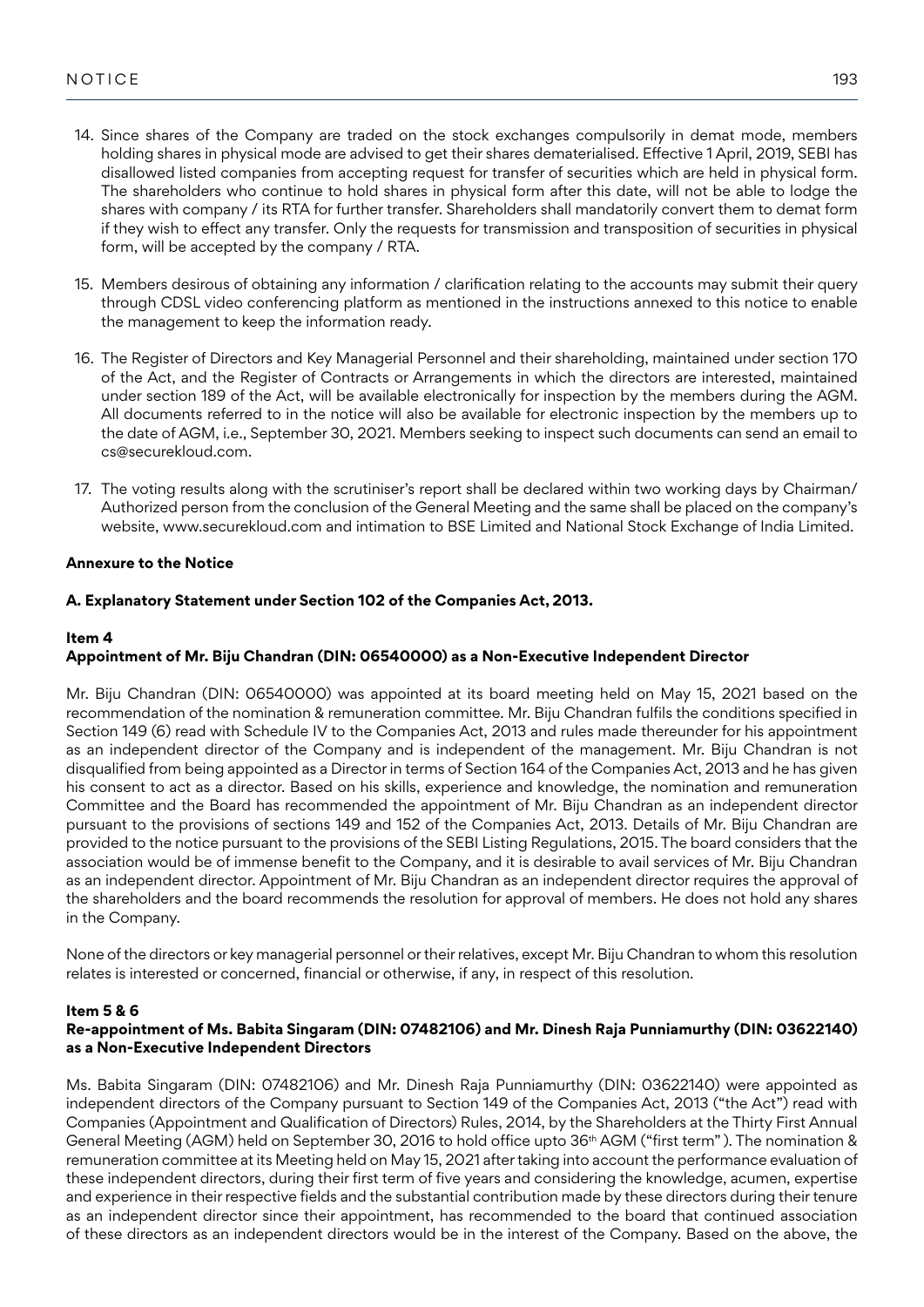nomination & remuneration committee and the board has recommended the re-appointment of these directors as independent directors on the board of the Company, to hold office for the second term of five consecutive years commencing from conclusion of Thirty Sixth AGM upto Forty First AGM, and not liable to retire by rotation.

The Company has received a notice in writing pursuant to Section 160 of the Companies Act, 2013 from a Member proposing the candidature of Ms. Babita Singaram (DIN: 07482106) and Mr. Dinesh Raja Punniamurthy (DIN: 03622140) for their appointment to the office of Independent Directors.

Brief profile of the above Independent Directors are as under:

## **Ms. Babita Singaram**

- Babita, with more than 15 years of professional experience serving diversified clientele. Graduate in commerce, law and also obtained masters in Marketing and HR. Started career with MHRIL as Business Partner - RoTN.
- Moved to United Arab Emirates in 2008 in a leadership position to mentor and grow a professional team of 1000+ employee size listed company in Dubai's Ministry of Labor. Founding trustee of Vasundhara Educational and Charitable Trust recognizing and volunteering activities helping the under-privileged with a blanket of educational and charitable aid.
- Babita has been on the board as an Independent Director chairing various committees since 2016.

## **Mr. Dinesh Raja Punniamurthy**

- Dinesh has completed his Master's Degree after his Bachelors in Visual Communication in 2006. He has expertise in building sustainable businesses and teams, ideating, strategizing, planning and executing innovative ideas, creating optimal workspaces, identifying and honing talents, keeping team morale high.
- With over 18 years of experience in the service industry predominantly in India and few years in Australia, Dinesh brings a mix of management and leadership experience to the table.
- Dinesh has been on the board as an Independent Director chairing various committees since 2016.

The above directors have given a declaration to the board that they meet the criteria of independence as provided in Section 149(6) of the Companies Act, 2013 and Regulation 16 of the SEBI Listing Regulations, 2015. In terms of proviso to sub-section (5) of Section 152, the board of directors is of the opinion that Ms. Babita Singaram and Mr. Dinesh Raja Punniamurthy fulfils the conditions specified in the Act for their appointment as an independent directors. The Company has also received from the above directors:

- (i) the consent in writing to act as director and
- (ii) intimation that they are not disqualified under section 164(2) of the Companies Act, 2013.
- (iii) a declaration to the effect that they are not debarred from holding the office of director pursuant to any order issued by the Securities and Exchange Board of India (SEBI).

A copy of the draft letter for the appointment of the above directors as independent director setting out the terms and conditions would be available for inspection without any fee by the members at the Registered Office of the Company during normal business hours on any working day and the same has also been put up on the Company website www.securekloud.com. The other details including the shareholding of these directors, whose appointment is proposed at item 5 & 6 of the accompanying Notice, have been given in the attached annexure.

The board recommend the resolutions for re-appointment of the independent directors at item 5 & 6 as special resolutions of this notice for your approval. Ms. Babita Singaram and Mr. Dinesh Raja Punniamurthy respectively, are concerned or interested in the resolutions of the accompanying notice relating to their own appointment. None of the other directors, key managerial personnel and relatives thereof are concerned or interested in the resolutions at item 5 & 6.

# **Item 7**

# **Approval for raising Capital and / or listing of Blockedge Technologies Inc. (formerly 8K Health Cloud Inc., USA) an overseas wholly owned Subsidiary and consequential possible cessation in control in the subsidiary.**

Blockedge Technologies Inc., USA (formerly 8K Health Cloud Inc.) is an overseas wholly owned subsidiary of SecureKloud Technologies Limited, India offering Blockchain infrastructure services on its propriety platform that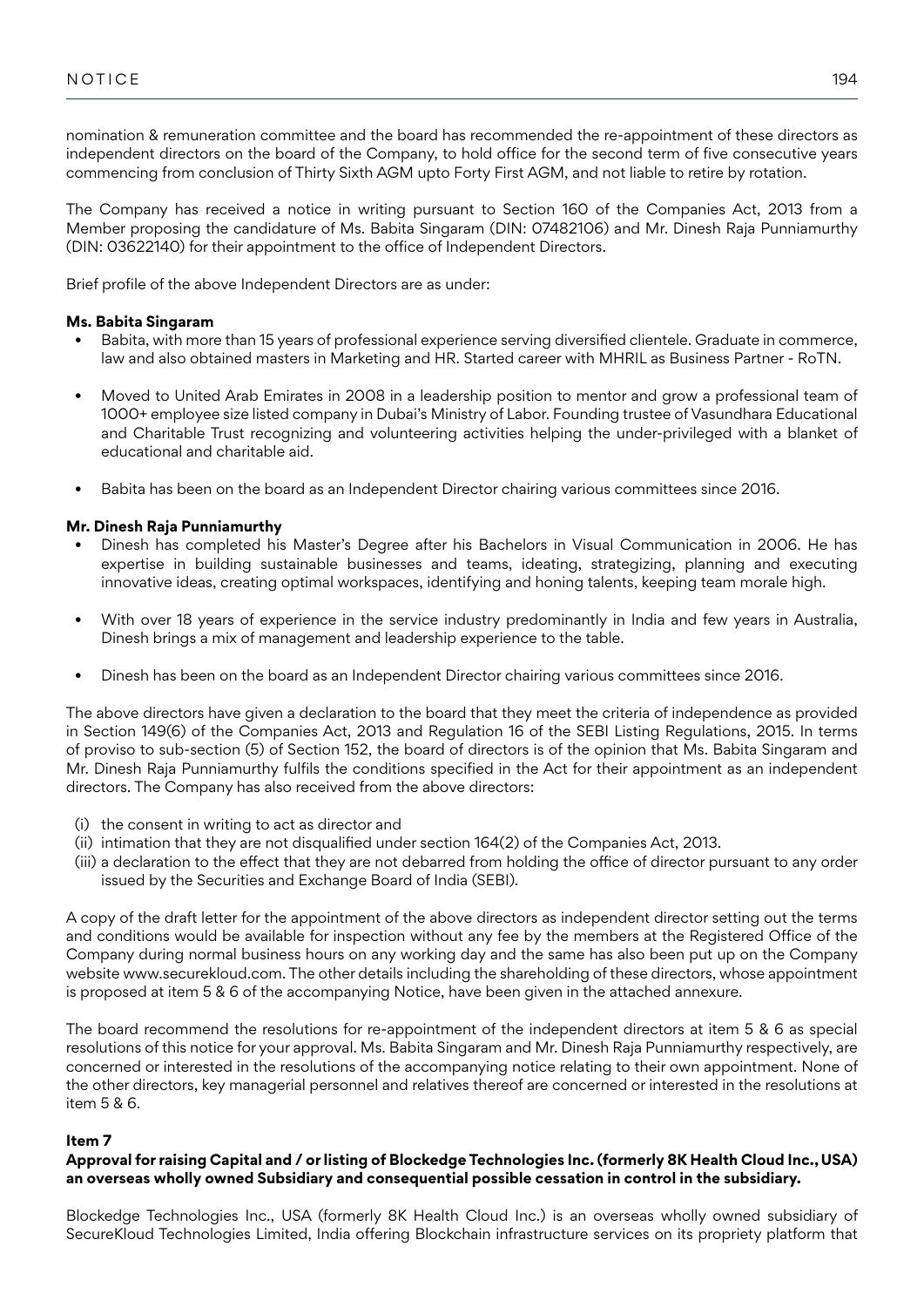help enterprises get started on their blockchain journey. From being a technology partner to facilitating blockchain infrastructure, we facilitate seamless transformation through our advisory, consulting & maintenance services.

It is proposed to raise capital up to USD 100 Million in Blockedge Technologies Inc, USA for growth and expansion by way of PE Investments / Initial Public Offering (IPO) in the US Capital markets / SPAC / ICO and / or Other Strategic Investors. Consequent to this fund raise, the Company may cease to have control over Blockedge Technologies Inc., USA.

The Board recommended the resolution for approval for raising Capital and / or listing of Blockedge Technologies Inc. (Formerly 8K Health Cloud Inc., USA) an overseas wholly owned subsidiary and consequential possible cessation of control in the Subsidiary at item 7 as special resolution in this notice for your approval.

None of the directors, key managerial personnel and their relatives there of are concerned or interested in the resolution.

# **Item 8**

# **Approval for additional fund raise in Healthcare Triangle Inc. (Step-down Subsidiary).**

Healthcare Triangle Inc., USA (HTI) was hived-off as a separate entity from SecureKloud Technologies Inc., USA to focus on advancing innovative and cloud transforming solutions for the Healthcare and Life Sciences industry. We offer a comprehensive suite of software, solutions, platforms, and services that enables some of the world's leading healthcare and pharma organizations to deliver personalized healthcare, support drug discovery, and accelerate their digital transformation. The COVID-19 pandemic has accelerated a rapid shift toward digital health and HTI is uniquely poised to address the opportunities to transform the Healthcare and Life Sciences industry.

HTI is an 85.7% subsidiary of SecureKloud Technologies Inc, USA; ultimately owned by SecureKloud Technologies Limited, India (Holding Company). Shareholder's via postal ballot on December 20, 2020 approved an initial fund raise up to USD 50 Million in single or multiple tranches. It is proposed to raise an additional capital up to USD 100 Million in HTI for growth and expansion by way of PE Investments / Primary issue of shares in the US Capital markets and / or Other Strategic Investors. Consequent to this fund raise, the Company may cease to have control over HTI.

The Board recommended the resolution for approval for additional fund raise in Healthcare Triangle Inc. (step-down subsidiary) at item 8 as special resolution of this notice for your approval.

None of the directors, key managerial personnel and their relatives there of are concerned or interested in the resolution.

# **Item 9**

### **Approval for raising Capital and / or listing of SecureKloud Technologies Inc., USA, an overseas material subsidiary (formerly 8K Miles Software Services Inc., USA) and consequential possible cessation in control in the subsidiary.**

SecureKloud Technologies Inc, USA (formerly 8K Miles Software Services Inc., USA) is a one-stop solution for enterprise cloud transformation solutions across public clouds AWS, Azure and Google Cloud for the BFSI and Automotive industries. We focus on Automation, Security & Compliance that blends to build better solutions.

SecureKloud Technologies Limited, India holds 65% of equity share capital in SecureKloud Technologies Inc., USA an overseas material subsidiary. It is proposed to raise capital up to USD 100 Million for growth and expansion by way of PE Investments / Initial Public Offering (IPO) in the US Capital markets / SPAC / Secondary sale of shares and / or Other Strategic Investors. Consequent to this fund raise, the Company may cease to have control over Securekloud Technologies Inc., USA.

The Board recommended the resolution for approval for raising Capital and / or listing of SecureKloud Technologies Inc., USA (formerly 8K Miles Software Services Inc., USA) an overseas material subsidiary. Consequent to this fund raise, the Company may cease to have control over and consequent possible cessation in control in the subsidiary at item 9 as special resolution of this notice for your approval.

None of the directors, key managerial personnel and their relatives there of are concerned or interested in the resolution.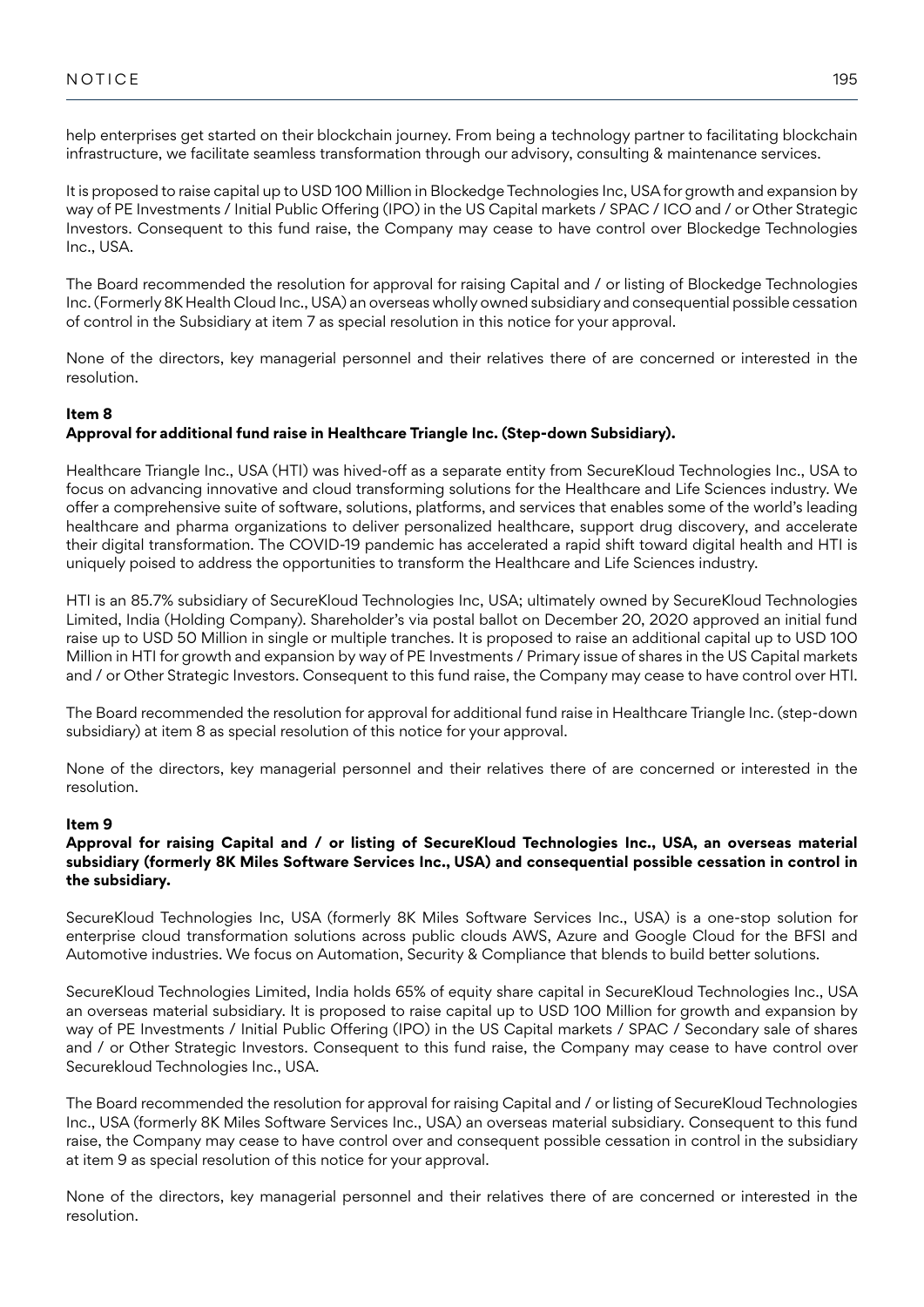We believe that we are well positioned to drive increased adoption of technology during and after the pandemic, and such shift to a virtual approach creates a unique opportunity for us to shape the new virtual-oriented experiences of businesses through our cloud technology and services. Thus, the fundraising proposals as mentioned in items 7, 8 and 9 will unlock the long-term shareholder value in SecureKloud Technologies Limited, India.

# **By order of the Board For SecureKloud Technologies Limited**

Place : Chennai Date: August 30, 2021

**G. Sri Vignesh** Company Secretary Membership No.: A57475

# **B. Details of Director Seeking Appointment/ Re-appointment at the Annual General Meeting**

| <b>Name of the Director</b>                                                                                             | Mr. Biju Chandran                                                                      | Ms. Babita Singaram                                                                                              | Mr. Dinesh Raja<br>Punniamurthy                                                                                         |
|-------------------------------------------------------------------------------------------------------------------------|----------------------------------------------------------------------------------------|------------------------------------------------------------------------------------------------------------------|-------------------------------------------------------------------------------------------------------------------------|
| Father's Name                                                                                                           | Mr. R. Chandran                                                                        | Mr. Singaram                                                                                                     | Mr. Punniamurthy                                                                                                        |
| Director Identification<br>Number (DIN)                                                                                 | 06540000                                                                               | 07482106                                                                                                         | 03622140                                                                                                                |
| Date of Birth                                                                                                           | Jan 29, 1971                                                                           | Jul 27, 1983                                                                                                     | Feb 12, 1979                                                                                                            |
| Age (in years)                                                                                                          | 50                                                                                     | 37                                                                                                               | 42                                                                                                                      |
| Date of Appointment                                                                                                     | May 15, 2021                                                                           | September 30, 2016                                                                                               | September 30, 2016                                                                                                      |
| Expertise in specific<br>functional area and<br>expertise                                                               | Corporate Finance, taxation,<br>governance & compliance,<br>business consultation etc. | Finance, legal, human<br>resource, strategy, planning<br>and marketing, governance,<br>management and leadership | Finance, governance,<br>management and leadership                                                                       |
| Educational<br>Qualification                                                                                            | Member of Institute of<br>Chartered Accountants of<br>India                            | Post-Graduation in Business<br>Administration                                                                    | Master's in visual<br>communication                                                                                     |
| Terms and conditions<br>of appointment or re-<br>appointment along with<br>details of remuneration<br>sought to be paid | First term for a period of five<br>consecutive years                                   | Re-appointment in the<br>second term for a period of<br>five consecutive years                                   | Re-appointment in the<br>second term for a period of<br>five consecutive years                                          |
| Remuneration last drawn<br>(including sitting fees,<br>if any)                                                          | INR 10,000 - Sitting fees*                                                             | INR 1,57,500 - Sitting fees                                                                                      | INR 2,05,000 - Sitting fees                                                                                             |
| Directorship in other<br>Companies as on<br>March 31, 2021                                                              | International Chamber of GST<br>Professionals                                          | Nil                                                                                                              | 1. Academy Radio Studies<br>Private Limited<br>2. Nonlinear Innovations<br>Private Limited<br>3. Level Media Crafts LLP |
| Membership of<br>Committees in<br>other Public Limited<br>Companies                                                     | Nil                                                                                    | Nil                                                                                                              | Nil                                                                                                                     |
| No. of Shares held in the<br>Company as on<br>March 31, 2021                                                            | Nil                                                                                    | Nil                                                                                                              | Nil                                                                                                                     |
| Relationship between<br>Directors inter se<br>and Key Managerial<br>Personnel                                           | Not interested                                                                         | Not interested                                                                                                   | Not interested                                                                                                          |
| Number of meetings<br>of the Board attended<br>during the Financial Year<br>2020-21                                     | Nil                                                                                    | 12                                                                                                               | 11                                                                                                                      |

\* Sitting fees paid for the meeting attended on June 30, 2021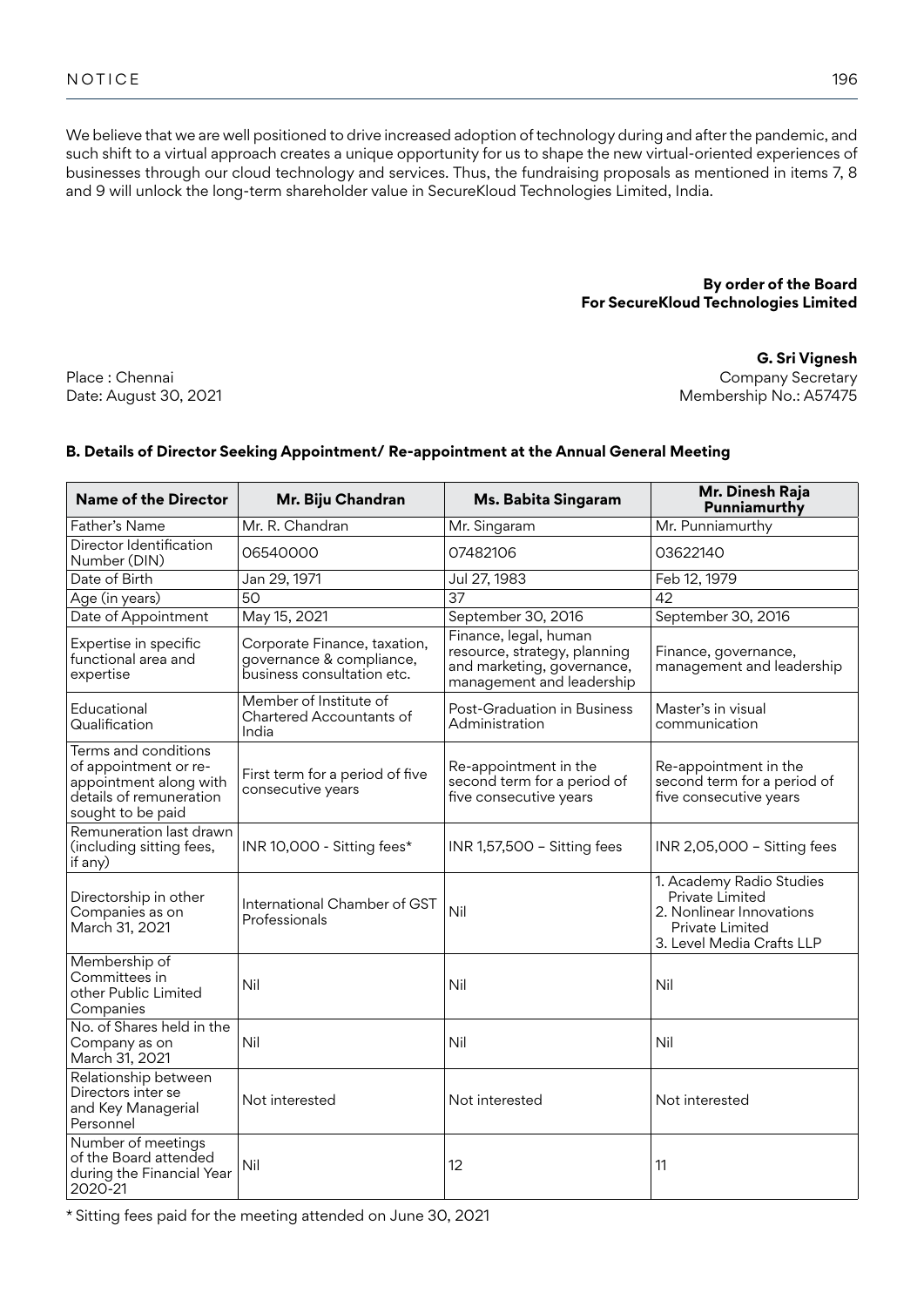## **Instructions:**

- (i) The board of directors of the company has appointed Ms. Nithya Pasupathy of M/s. SPNP & Associates, practicing company secretary, Chennai as the scrutiniser for conducting the remote e-voting and the e-voting process in the AGM in a fair and transparent manner. The voting period begins at **9.00 a.m (I.S.T) on Monday, September 27, 2021 and ends on 5.00 p.m (I.S.T) on Wednesday September 29, 2021.** During this period shareholders of the Company, holding shares either in physical form or in dematerialized form, as on the **cutoff date (record date) of September 23, 2021** may cast their vote electronically. The e-voting module shall be disabled by CDSL for voting thereafter.
- (ii) Shareholders who would like to express their views/ask questions during the meeting may register themselves as a 'speaker' by sending their request mentioning their name, demat account number/folio number, email id, mobile number to cs@securekloud.com. **The facility for registration as a speaker will be open from September 24, 2021 at 9 a.m. till September 27, 2021 at 5 p.m.** The company reserves the right to limit the number of members asking questions depending on the availability of time at the AGM. **The shareholders who do not wish to speak during the AGM but have queries may send their queries** mentioning their name, demat account number/folio number, email id, mobile number to cs@securekloud.com **from September 24, 2021 at 9 a.m. till September 27, 2021 at 5 p.m.** These queries will be replied to by the company suitably by email.
- (iii) Pursuant to SEBI Circular No. SEBI/HO/CFD/CMD/CIR/P/2020/242 dated 09.12.2020, under Regulation 44 of Securities and Exchange Board of India (Listing Obligations and Disclosure Requirements) Regulations, 2015, listed entities are required to provide remote e-voting facility to its shareholders, in respect of all shareholders' resolutions. However, it has been observed that the participation by the public non-institutional shareholders/retail shareholders is at a negligible level. Currently, there are multiple e-voting service providers (ESPs) providing e-voting facility to listed entities in India. This necessitates registration on various ESPs and maintenance of multiple user IDs and passwords by the shareholders. In order to increase the efficiency of the voting process, pursuant to a public consultation, it has been decided to enable e-voting to all the demat account holders, by way of a single login credential, through their demat accounts/ websites of Depositories/ Depository Participants. Demat account holders would be able to cast their vote without having to register again with the ESPs, thereby, not only facilitating seamless authentication but also enhancing ease and convenience of participating in e-voting process.
- (iv) In terms of SEBI circular no. SEBI/HO/CFD/CMD/CIR/P/2020/242 dated December 9, 2020 on e-Voting facility provided by Listed Companies, Individual shareholders holding securities in demat mode are allowed to vote through their demat account maintained with Depositories and Depository Participants. Shareholders are advised to update their mobile number and email Id in their demat accounts in order to access e-Voting facility.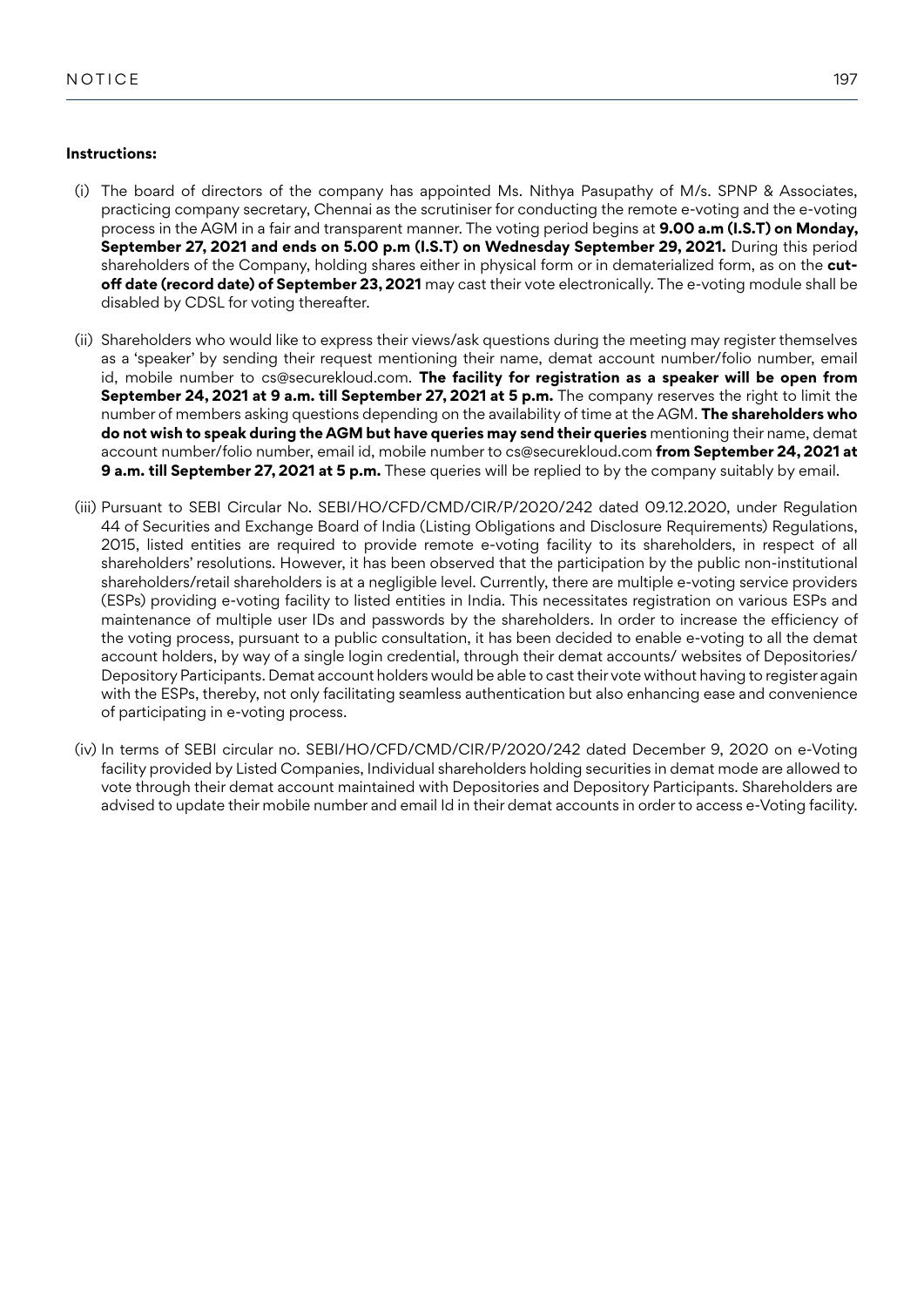Pursuant to abovesaid SEBI Circular, Login method for e-Voting and joining virtual meetings **for Individual shareholders holding securities in Demat mode CDSL/NSDL** is given below:

| <b>Type of shareholders</b>                                                                                                   | <b>Login Method</b>                                                                                                                                                                                                                                                                                                                                                                                                                                                                                                                                                                                                                                                                                                                                                                                                                                                                                                                                                                                                                                                                                                                                                                                                                                                                                                                                                                                                                                                                                                                                                                                                                                                                                                                                                                                                                                                                                                                                                                                                                 |
|-------------------------------------------------------------------------------------------------------------------------------|-------------------------------------------------------------------------------------------------------------------------------------------------------------------------------------------------------------------------------------------------------------------------------------------------------------------------------------------------------------------------------------------------------------------------------------------------------------------------------------------------------------------------------------------------------------------------------------------------------------------------------------------------------------------------------------------------------------------------------------------------------------------------------------------------------------------------------------------------------------------------------------------------------------------------------------------------------------------------------------------------------------------------------------------------------------------------------------------------------------------------------------------------------------------------------------------------------------------------------------------------------------------------------------------------------------------------------------------------------------------------------------------------------------------------------------------------------------------------------------------------------------------------------------------------------------------------------------------------------------------------------------------------------------------------------------------------------------------------------------------------------------------------------------------------------------------------------------------------------------------------------------------------------------------------------------------------------------------------------------------------------------------------------------|
| Individual Shareholders holding<br>securities in Demat mode with<br>CDSL                                                      | 1. Users who have opted for CDSL Easi / Easiest facility, can login through their existing<br>user id and password. Option will be made available to reach e-Voting page without<br>any further authentication. The URL for users to login to Easi / Easiest are https://web.<br>cdslindia.com/myeasi/home/login or visit www.cdslindia.com and click on Login<br>icon and select New System Myeasi.<br>2. After successful login the Easi / Easiest user will be able to see the e-Voting option for<br>eligible companies where the evoting is in progress as per the information provided<br>by company. On clicking the evoting option, the user will be able to see e-Voting<br>page of the e-Voting service provider for casting your vote during the remote<br>e-Voting period or joining virtual meeting & voting during the meeting. Additionally,<br>there is also links provided to access the system of all e-Voting Service Providers<br>i.e. CDSL/NSDL/KARVY/LINKINTIME, so that the user can visit the e-Voting service<br>providers' website directly.<br>3. If the user is not registered for Easi/Easiest, option to register is available at https://<br>web.cdslindia.com/myeasi/Registration/EasiRegistration<br>4. Alternatively, the user can directly access e-Voting page by providing Demat Account<br>Number and PAN No. from a e-Voting link available on www.cdslindia.com home<br>page or click on https://evoting.cdslindia.com/Evoting/EvotingLogin The system<br>will authenticate the user by sending OTP on registered Mobile & Email as recorded<br>in the Demat Account. After successful authentication, user will be able to see the<br>e-Voting option where the evoting is in progress and also able to directly access the<br>system of all e-Voting Service Providers.                                                                                                                                                                                                                   |
| Individual Shareholders holding<br>securities in demat mode with<br><b>NSDL</b>                                               | 1. If you are already registered for NSDLIDeAS facility, please visit the e-Services website<br>of NSDL. Open web browser by typing the following URL: https://eservices.nsdl.com<br>either on a Personal Computer or on a mobile. Once the home page of e-Services<br>is launched, click on the "Beneficial Owner" icon under "Login" which is available<br>under 'IDeAS' section. A new screen will open. You will have to enter your User ID and<br>Password. After successful authentication, you will be able to see e-Voting services.<br>Click on "Access to e-Voting" under e-Voting services and you will be able to see<br>e-Voting page. Click on company name or e-Voting service provider name and you<br>will be re-directed to e-Voting service provider website for casting your vote during<br>the remote e-Voting period or joining virtual meeting & voting during the meeting.<br>2. If the user is not registered for IDeAS e-Services, option to register is available at<br>https://eservices.nsdl.com. Select "Register Online for IDeAS "Portal or click at<br>https://eservices.nsdl.com/SecureWeb/IdeasDirectReg.jsp<br>3. Visit the e-Voting website of NSDL. Open web browser by typing the following URL:<br>https://www.evoting.nsdl.com/either on a Personal Computer or on a mobile. Once<br>the home page of e-Voting system is launched, click on the icon "Login" which is<br>available under 'Shareholder/Member' section. A new screen will open. You will have<br>to enter your User ID (i.e. your sixteen digit demat account number hold with NSDL),<br>Password/OTP and a Verification Code as shown on the screen. After successful<br>authentication, you will be redirected to NSDL Depository site wherein you can see<br>e-Voting page. Click on company name or e-Voting service provider name and you<br>will be redirected to e-Voting service provider website for casting your vote during<br>the remote e-Voting period or joining virtual meeting & voting during the meeting |
| Individual Shareholders (holding<br>securities in demat mode)<br>login through their <b>Depository</b><br><b>Participants</b> | You can also login using the login credentials of your demat account through your<br>Depository Participant registered with NSDL/CDSL for e-Voting facility. After<br>Successful login, you will be able to see e-Voting option. Once you click on e-Voting<br>option, you will be redirected to NSDL/CDSL Depository site after successful<br>authentication, wherein you can see e-Voting feature. Click on company name<br>or e-Voting service provider name and you will be redirected to e-Voting service<br>provider website for casting your vote during the remote e-Voting period or joining<br>virtual meeting & voting during the meeting.                                                                                                                                                                                                                                                                                                                                                                                                                                                                                                                                                                                                                                                                                                                                                                                                                                                                                                                                                                                                                                                                                                                                                                                                                                                                                                                                                                               |

**Important note:** Members who are unable to retrieve User ID/ Password are advised to use Forget User ID and Forget Password option available at abovementioned website.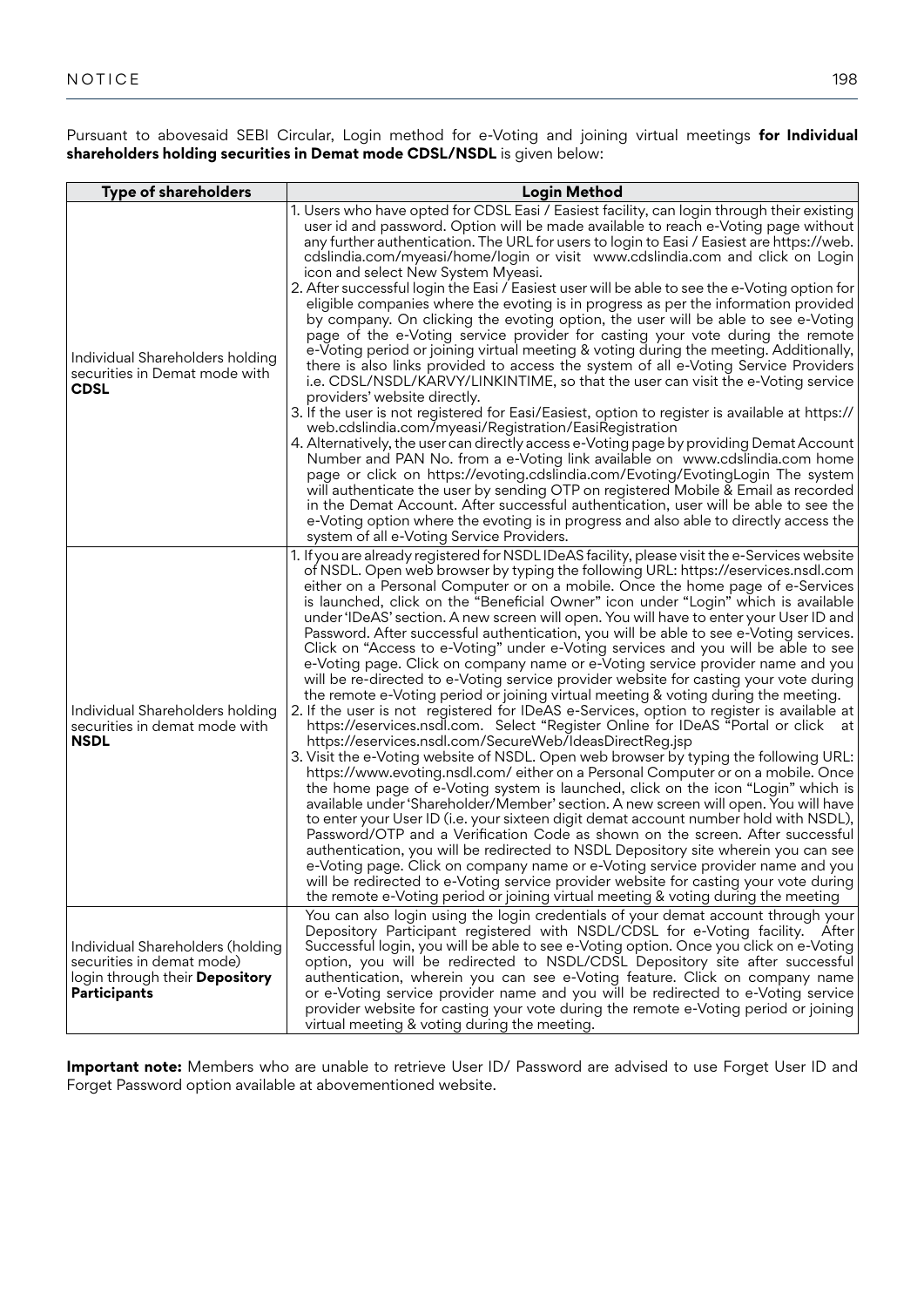Helpdesk for Individual Shareholders holding securities in demat mode for any technical issues related to login through Depository i.e. CDSL and NSDL

| Login type                                                                   | <b>Helpdesk details</b>                                                                                                                                                                             |
|------------------------------------------------------------------------------|-----------------------------------------------------------------------------------------------------------------------------------------------------------------------------------------------------|
| Individual Shareholders holding securities in Demat mode<br>with <b>CDSL</b> | Members facing any technical issue in login can contact<br>$\mid$ CDSL helpdesk by sending a request at helpdesk.evoting@ $\mid$<br>cdslindia.comor contact at 022-23058738 and 22-<br>23058542-43. |
| Individual Shareholders holding securities in Demat mode<br>with <b>NSDL</b> | Members facing any technical issue in login can contact<br>$\mid$ NSDL helpdesk by sending a request at evoting@nsdl.co.in $\mid$<br>or call at toll free no.: 1800 1020 990 and 1800 22 44 30      |

# (v) Login method for e-Voting and joining virtual meetings for **physical shareholders and shareholders other than individual holding in Demat form.**

- 1) The shareholders should log on to the e-voting website www.evotingindia.com.
- 2) Click on "Shareholders" module.
- 3) Now enter your User ID
	- a. For CDSL: 16 digits beneficiary ID,
	- b. For NSDL: 8 Character DP ID followed by 8 Digits Client ID,
	- c. Shareholders holding shares in Physical Form should enter Folio Number registered with the Company.
- 4) Next enter the Image Verification as displayed and Click on Login.
- 5) If you are holding shares in demat form and had logged on to www.evotingindia.com and voted on an earlier e-voting of any company, then your existing password is to be used.
- 6) If you are a first-time user follow the steps given below:

|                                  | $\sf F$ or physical shareholders and other than individual shareholders holding shares in demat.                                                                              |
|----------------------------------|-------------------------------------------------------------------------------------------------------------------------------------------------------------------------------|
|                                  |                                                                                                                                                                               |
| PAN                              | Enter your 10 digit alpha-numeric *PAN issued by Income Tax Department<br>  (Applicable for both demat shareholders as well as physical shareholders)                         |
|                                  | • Shareholders who have not updated their PAN with the Company/Depository Participant are<br>requested to use the sequence number sent by Company/RTA or contact Company/RTA. |
| Dividend Bank<br>Details         | Enter the Dividend Bank Details or Date of Birth (in dd/mm/yyyy format) as recorded in your demat<br>account or in the company records in order to login.                     |
| <b>OR</b> Date of Birth<br>(DOB) | • If both the details are not recorded with the depository or company, please enter the member id<br>/ folio number in the Dividend Bank details field.                       |

- (vi) After entering these details appropriately, click on "SUBMIT" tab.
- (vii)Shareholders holding shares in physical form will then directly reach the Company selection screen. However, shareholders holding shares in demat form will now reach 'Password Creation' menu wherein they are required to mandatorily enter their login password in the new password field. Kindly note that this password is to be also used by the demat holders for voting for resolutions of any other company on which they are eligible to vote, provided that company opts for e-voting through CDSL platform. It is strongly recommended not to share your password with any other person and take utmost care to keep your password confidential.
- (viii) For shareholders holding shares in physical form, the details can be used only for e-voting on the resolutions contained in this Notice.
- (ix) Click on the EVSN SECUREKLOUD TECHNOLOGIES LIMITED on which you choose to vote.
- (x) On the voting page, you will see "RESOLUTION DESCRIPTION" and against the same the option "YES/NO" for voting. Select the option YES or NO as desired. The option YES implies that you assent to the Resolution and option NO implies that you dissent to the Resolution.
- (xi) Click on the "RESOLUTIONS FILE LINK" if you wish to view the entire Resolution details.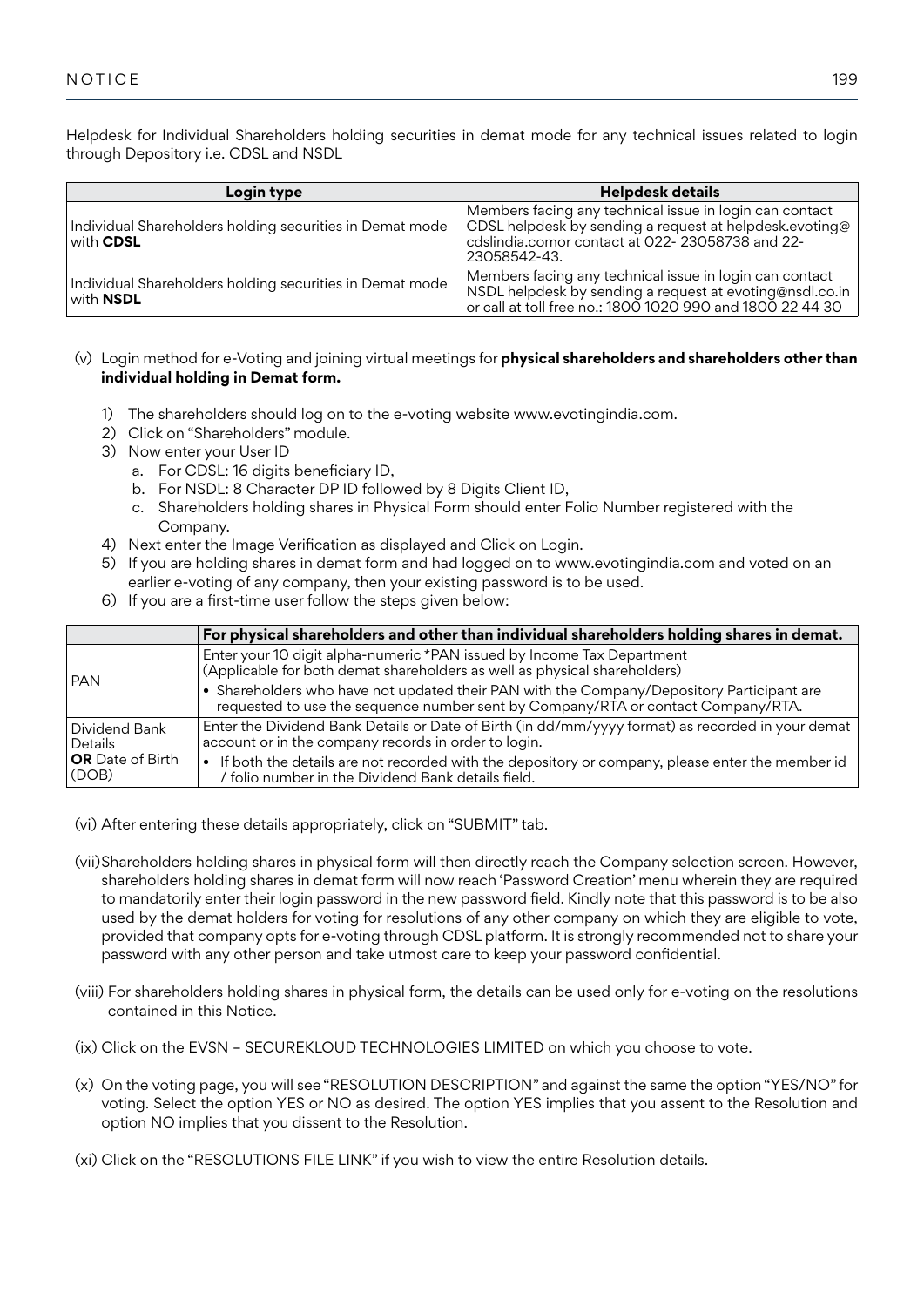- (xii) After selecting the resolution, you have decided to vote on, click on "SUBMIT". A confirmation box will be displayed. If you wish to confirm your vote, click on "OK", else to change your vote, click on "CANCEL" and accordingly modify your vote.
- (xiii) Once you "CONFIRM" your vote on the resolution, you will not be allowed to modify your vote.
- (xiv) You can also take a print of the votes cast by clicking on "Click here to print" option on the Voting page.
- (xv) If a demat account holder has forgotten the login password then Enter the User ID and the image verification code and click on Forgot Password & enter the details as prompted by the system.

# **(xvi) Additional Facility for Non – Individual Shareholders and Custodians –For Remote Voting only.**

- Non-Individual shareholders (i.e. other than Individuals, HUF, NRI etc.) and Custodians are required to log on to www.evotingindia.com and register themselves in the "Corporates" module.
- A scanned copy of the Registration Form bearing the stamp and sign of the entity should be emailed to helpdesk.evoting@cdslindia.com.
- After receiving the login details a Compliance User should be created using the admin login and password. The Compliance User would be able to link the account(s) for which they wish to vote on.
- The list of accounts linked in the login should be mailed to helpdesk.evoting@cdslindia.com and on approval of the accounts they would be able to cast their vote.
- A scanned copy of the Board Resolution and Power of Attorney (POA) which they have issued in favour of the Custodian, if any, should be uploaded in PDF format in the system for the scrutinizer to verify the same.
- Alternatively Non Individual shareholders are required to send the relevant Board Resolution/ Authority letter etc. together with attested specimen signature of the duly authorized signatory who are authorized to vote, to the Scrutinizer and to the Company at the email address viz; cs@securekloud.com, if they have voted from individual tab & not uploaded same in the CDSL e-voting system for the scrutinizer to verify the same.

## **Instructions for shareholders attending the AGM through vc/oavm & e-voting during meeting are as under**

- 1. The procedure for attending meeting & e-Voting on the day of the AGM/ EGM is same as the instructions mentioned above for e-voting.
- 2. The link for VC/OAVM to attend meeting will be available where the EVSN of Company will be displayed after successful login as per the instructions mentioned above for e-voting.
- 3. Shareholders who have voted through Remote e-Voting will be eligible to attend the meeting. However, they will not be eligible to vote at the AGM.
- 4. Shareholders are encouraged to join the Meeting through Laptops / iPads for better experience.
- 5. Further shareholders will be required to allow Camera and use Internet with a good speed to avoid any disturbance during the meeting.
- 6. Please note that Participants Connecting from Mobile Devices or Tablets or through Laptop connecting via Mobile Hotspot may experience Audio/Video loss due to Fluctuation in their respective network. It is therefore recommended to use Stable Wi-Fi or LAN Connection to mitigate any kind of aforesaid glitches.
- 7. Those shareholders who have registered themselves as a speaker will only be allowed to express their views/ ask questions during the meeting.
- 8. Only those shareholders, who are present in the AGM through VC/OAVM facility and have not casted their vote on the Resolutions through remote e-Voting and are otherwise not barred from doing so, shall be eligible to vote through e-Voting system available during the AGM.
- 9. If any Votes are cast by the shareholders through the e-voting available during the AGM and if the same shareholders have not participated in the meeting through VC/OAVM facility, then the votes cast by such shareholders shall be considered invalid as the facility of e-voting during the meeting is available only to the shareholders attending the meeting.